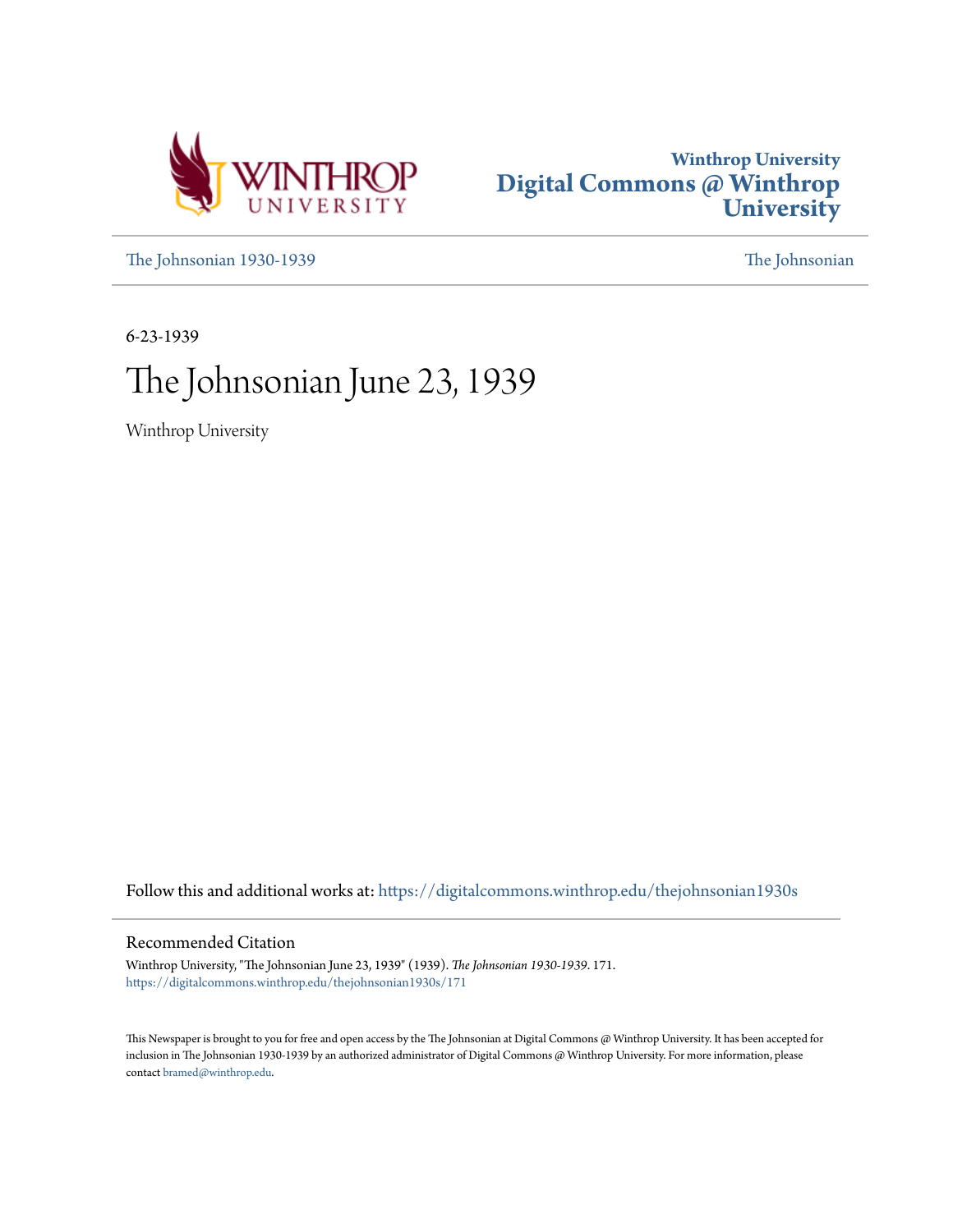

Day-by-Day Account of Things to Sec. to Hear, and to Do at Winthrop S  $2 - h$ 

Friday, June 23: Swimming:<br>3:30-4:30 for women; 4:30-5:00 for men.

Saturday, June 24: Weekending. Sunday, June 25: Sunday school<br>and church. Services begin at<br>10 o'clock, Union services at<br>8 o'clock, St. John's Methodist<br>Church. Veapers in Amphi-<br>theatre at 7 o'clock.

Monday, June 26: Swimming<br>regular schedule.

Tuesday, June 27: Community<br>singing at 6:30. Swimming<br>pool party at 7:30.

poor party at 7:30.<br>Wednesday, June 28: Assembly<br>program at 10:30 in Main auditorium under the direction<br>of Edwin Hughes. Vespers at<br>6:30. Elizabeth Wysor, con-<br>tralio. 8 o'clock in the new<br>auditorium.

Thursday, June 29: Swimming<br>regular schedule.

Friday, June 30: Holidays begin<br>at 1 o'clock.

# **Regular Col**lege Students In Majority

Four hundred thirty-three<br>students,  $32$  of them men, from<br>42 counties in the State, and<br>from 7 states in the Union, have<br>enrolled in the 1939 ammer-<br>school. One student comes from<br>3 far way as Alaska.<br>This attendance, th

This attendance, the agency and that the same of last year, includes 30 married Here For Home women and 41 out-of-statern. Of the encolor score of the encolor state of the are tenderes; the rest are regular and the state o

Winthrop students.<br>
Figures indicate that most of the<br>
Figures indicate that most of the<br>
1433 are scheduled for the nine weeks'<br>
the six weeks' term, and still a much<br>
smaller number for the master music<br>
smaller

cusses.<br>
It is a cosmospolitan group.<br>
Miss Susie White, a native South Carolinan, comes all the way from<br>
Alaxka where she is teaching in a<br>
government school. Miss Mary Jane<br>
Sanford comes from Washington, D.<br>
C. Others C. Others

of the state.<br>The music classes under Edwin<br>Hughes, Arthur Kraft, and Ernst<br>Kanitz, with Dr. Wakter Roberts di-<br>recling, seen to account for the largest<br>states represented are South Caro-<br>states represented are South Caro-



MAY SHELTON PHELPS

# **24 Teachers**

Twenty-four teachers of h Twenty-four teachers of Boste<br>con-<br>capital many high schools began<br>a two weeks course at Winthrop cul-<br>lege under the direction of Miss Fran-<br>ers. Williams, itinerant teacher train-<br>er, under the State Department of<br>Educat

Exercise of the property the second and the second and the second and the second and the second and the construction of the second second second second the second second second second second second second second second sec of contextness of two weeks units are<br>selected corring the summer school<br>scalon following:<br>Juny 5—July 15<br>July 31—August 12<br>July 31—August 12<br>July 31—August 12

Kanitz, with Dr. Walter Roberts di-<br>
leady, the stage of the large of the large and the large stage and the conference scholable is divided in Simon and the state in the more than in the more than the state is a conferenc



**ICATION OF WINTHROP** 

ROCK HILL, SOUTH CAROLINA, FRIDAY, JUNE 23, 1930

**433At1939SummerSession** 

DEAN MOWAT G. PRASER Director

### **The Chance Many Yearn For**

*Von Hore* 

THE JOHNSONIA

**Extend Welcome At First Assembly** 

### (An Editorial)

At no added cost to students and faculty, an Artists' course of eight promising numbers has been provided for summer school. The quality of this course you have had samples of in the superh singing of Arthur Craft and the lovely artistry of Lois Bannermon in the first two numbers. The remaining six to come are no less praised by critics who've seen them.

It will be nothing short of downright indolence and indifference to your growth if you deliberately miss these courses. You can have your dates anytime. Your swim in the nearby lake your drive here and there, your picture show engagements you can have in the afternoons and at other times. Even your studying should be arranged so as not to interfere with your Arthas' course attend

Mr. Graham and the Summer School committee are handing you free, on a silver platter, entertainment of rare quality. It is a chance many yearn for. You have it for the simple acceptance.

## Kinards Have 40th Wedding **Anniversary; Off for Mountains**

### **Hy CAPPY COVINGITION**

Thus with true bushand-like naivete da:

Perhaps Mrs. Kiaard was complete-<br>ly unaware of the significance of June<br>21. Probably, however, she was wait-<br>ing. holding in mind an incident of u year ago.

The two were horing in the garde ing deficiencies and to suggest rem-<br>
ing deficiences to the date. The D. B. Johnson, prondent of the composition, Schim Hughes will<br>
distress and the sense of the sense of the sense in the sense of the sense in the sense in the late afternoon. Mrs. Kinard

In the pole of the latest the pole of the pole of the latest the Cramb Old anything about it. Homestly, she Man" teld this tale. He teld other and functional states and the pole of the states of the manifold and the main o

Suddenly he laughed out, then sho Soloway is laughed out, then shoot a<br>bia head, with "No, I'd better not tell<br>you that." Persuasion from his au-<br>direct. Another negative head shake.<br>Urgent persuasion. Then, with show<br>stripger is made that the standard of dote.

over. I. B. R. Johnson, president of the newly founded Winthrop Normal and Industrial School, gave the signal for his students and faculty to be wrated for their noonday meal.

# **Officials** of **City, Campus Say Welcome**

Compiete

With welcome addresses by<br>officials of the College, the city of Rock Hill, and its churches, he 23th session of the Winthrop relative summer school began<br>Tuesday, June 13. A faculty<br>meeting the preceding evening, presided over by Dean Mowat G. Fraser, director of the ses-<br>ion, had set wheels in motion<br>for the registration that followd the assembly.

In the assembly, and Dean<br>President Shelton Pheips, and Dean<br>Praser extended welcomes for Win-<br>there extended welcomes for Win-<br>there for Rock Hill, and the Rev.<br>Terms: Gray Feveric Care the churches of the Cap Prancis Gr

mater "Pairest Phoen".<br>
Usen Praces and Space Conservative and Space-<br>
Usen-Fitter and Space And Space Manager A. Minia and Business Manager A. Michann, who an<br>
nonneed the eight Artists' component consider the model of th at 8 o'clock.

### **Edwin Hughes in Lecture-Recital** Wednesday



Combining a lecture on the im-<br>criance of Beethoven in the nertance of perture or necessary and the playing<br>of "Appassionate Sonata", the<br>composer's most famous piano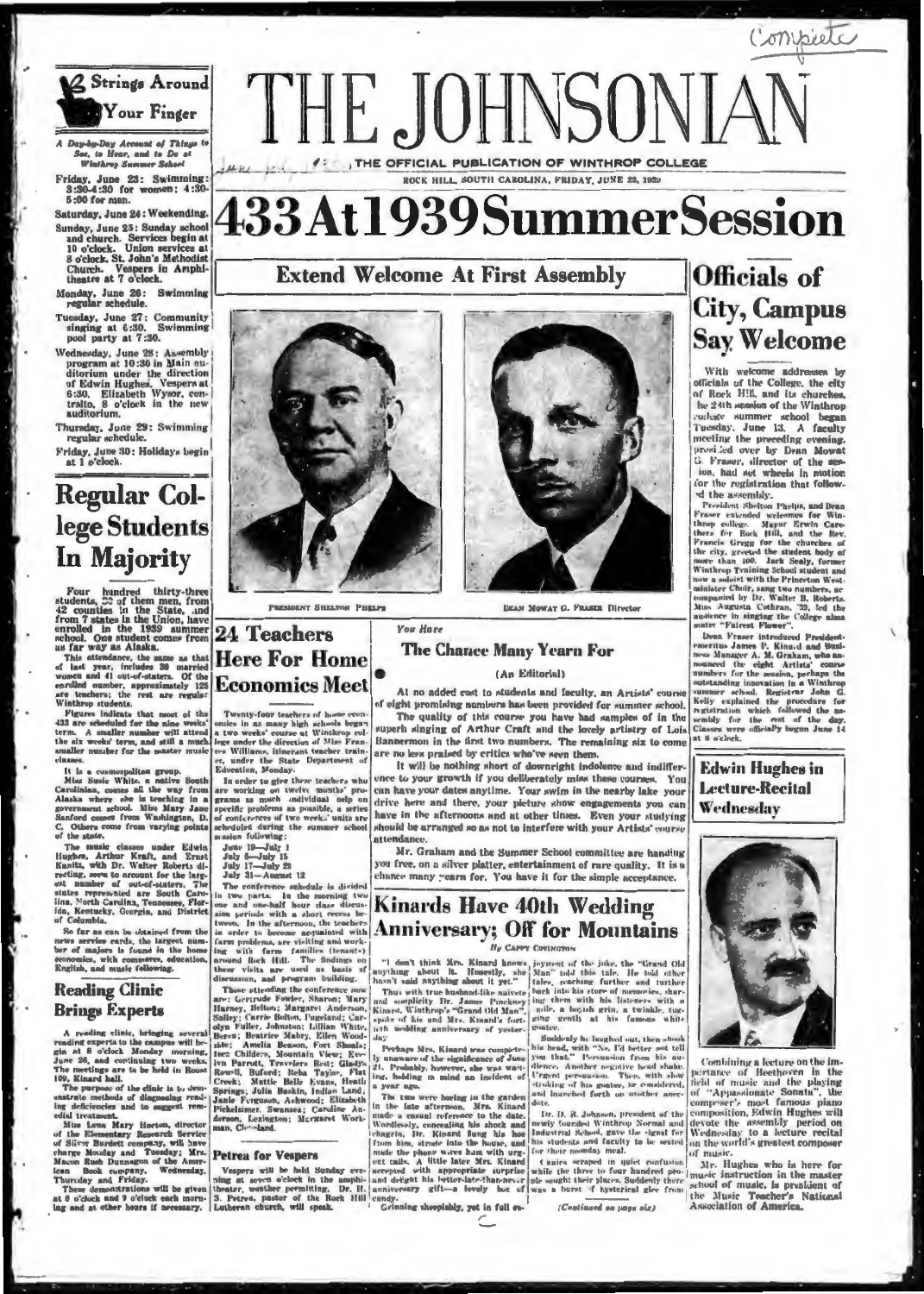### THE JOHNSONIAN

Lat Period Class

2nd Period Class<br>3rd Period Class

Assembly<br>
4th Period Clavs<br>
5th Period Clavs

**College Staff** 

**Radio Program** 

Four members of the Winthrop col-<br>lege staff staged an informal discussion on "Who Should Go to College"<br>for the WBT radio station Wednes-

any sugar.<br>Mowat G. s'raser, Registrar John<br>Mowat G. s'raser, Registrar John<br>Kelly, and Professor Sadis Goggana<br>set around a table in the atudio, and

sat around a tane in the studio, and the studio, and with a station chairman of ceremonles.<br>told their tiews in random fashion for the liatenes-<br>in. The group had previously given the state same discussion on: the stage of

terior to be that everyone who can<br>recently the sense of the four<br>recented to be that everyone who can<br>do as skuud go to college provided<br>the college can give them the kind of<br>education they want and have the easing posity

**APITOL** 

**MIGHTY KING** A PROUD QU. EN!

hell the courage

**Z/MUNI**<br>*Ri***z DAVIS** 

**SHARET** 

TRIAL ARTENT

STARTS MONDAY<br>"GIRLS SCHOOL"

All-Star Cast

**STEVENSON** 

Always Delightfully Coolf

Last Times Today

**Group** in

day night.

terlocutor.

### **Arthur Kraft, Trained in Law, Makes Career as Musician Ry Arrest Horans**

Gazing across west campus from his studio window with a reminiscent gleam in his startlingly blue eyes, Arthur Kraft recalled how, only two years after graduation, he forsook the profession of law for one of singing.

ession of law foot one of our-peer

noted tenor, "If sang my way through noted tenor,"<br>I sang my way through general bis attalying law, but after a<br>general form and the main just form and the state of the main just form in<br>the state of the main just of the

### **Club Institute In Successful Campus Meeting**

The Club Institute on Public Af-The Club Institute on Public Af-<br>
forthe Af-<br>
for the state of the State and Windows (sub women<br>
attracted to its assume, club women<br>
Inder the chairmanship of Mrs.<br>
C. Fred Laurence, the Institute con-<br>
identified through

stacered throughout its six sessions the Carolina<br>Can Play in Solving the Nations'<br>Can Play in Solving the Nations'<br>Economic Problem Number One, and<br>in Developing the Nation's Number<br>One Fermonic Oppartunity.<br>The Institute

culture, geography, economics, so

### Petrea for Vespers

Vespers will be held Sunday evening at seven o'clock in the amphi-<br>theater, weather permitting. Dr. H.<br>S. Petrea, paster of the Reck Hill<br>Lutheran church, will speak.

**IT IS A PLEASURE** 

**To Welcome The** 

**SUMMER SCHOOL STUDENTS** 

**To** 

**ROCK HILL** 

. . . . .

It Is A DOUBLE Pleasure

**To Invite You to Visit** 

**THE SMART SHOP** MAIN STREET

Winther<br>power its good fortune to the specific relationships on the positive and the<br>section of the definite of the same between the same relations are still taking a<br>bottom in farmour stacked studients are still taking a

It Explains Itself 1 computes the digital of July 2, cleases will<br>
meet on July 8, with the under-<br>
standing that no absence will be<br>
permitted or requested on the day<br>
before or after the holidays, Fri-<br>
day, June 30, or Wednesslay, July<br>
3

### **Want To Audit?**

Many persons off as well as on the campus express a desire to<br>take a course merely for their own<br>self-development and without cred-For those the following fees apply, according to the business manager's office:

MOWAT G. FRASER

Registration fee \$5,00 **This fre is charged only those**<br>who are not regularly enrolled.<br>Auditing fee \$3.00 per course

 $\mathbf{r}$ 

Plans have been completed for the first summer broadcast by the music department of Winthrow, under the branch direction of Dr. Walter B. Roberts, direction of Dr. Walter B. Roberts, be mude at  $4$  o'clock from the constr

### **Grahams Return**

Mr. and Mrs. A. M. Graham and family are exepected to return to the campus after a brief vacation in the family cabin near Tryon, N. C.

Alice Hollis Heads 15 Summer Marshals

**123 Bummer VI arshals**<br>
Fifteen girls of the Summer School<br>
have been chosen to wear the game<br>
and god regula of the marshals for<br>
the summer scassion. Appointed by<br>
the summer scassion. Appointed by<br>
Derahan, they will o

Katharine Douglas, juvice, Columbia;<br>Felence Lawson, sevlor, Collumbia;<br>Falls; Anne McMichael, junior, Orangeburg: Elizabeth Mitchell, junior, orangeburg: Elizabeth Mitchell, junior,<br>Batharin, Ga.; Amelia Muldrow, senior,

# **Music Department**

## **Gives First Summer Broadcast**



## **Elizabeth Wysor To Come June 28**

**SCHEDULE FOR WEDNESDAYS** 

Always keep your eyes open for Wednesday assemblies in<br>the new auditorium---"and come" says Dean Fraser.

In Artists' Series

Elizabeth Wysor, youth-<br>ful contralto, will be pre-<br>sented next Wednesday evening at 8 o'clock as the third number of the **Artists** 

ning at 8 o'clock as the third<br>number of the Artista'<br>Course series in a musical<br>program of unusual brill-<br>is an expected in a musical<br>is an expected in a musical<br>is a singular of the artificiant<br>debut at Town Hall in New<br>





8:00 to 8:40<br>9:50 to 9:30<br>9:40 to 10:20

 $10:30 to 11:10$ 

11:30 to 12:00

most because the voices now before the<br>public. She is further gift-<br>ed to an unusual degree<br>with intelligence, musical<br>feeling, and poetic tempera-<br>ment." ment.

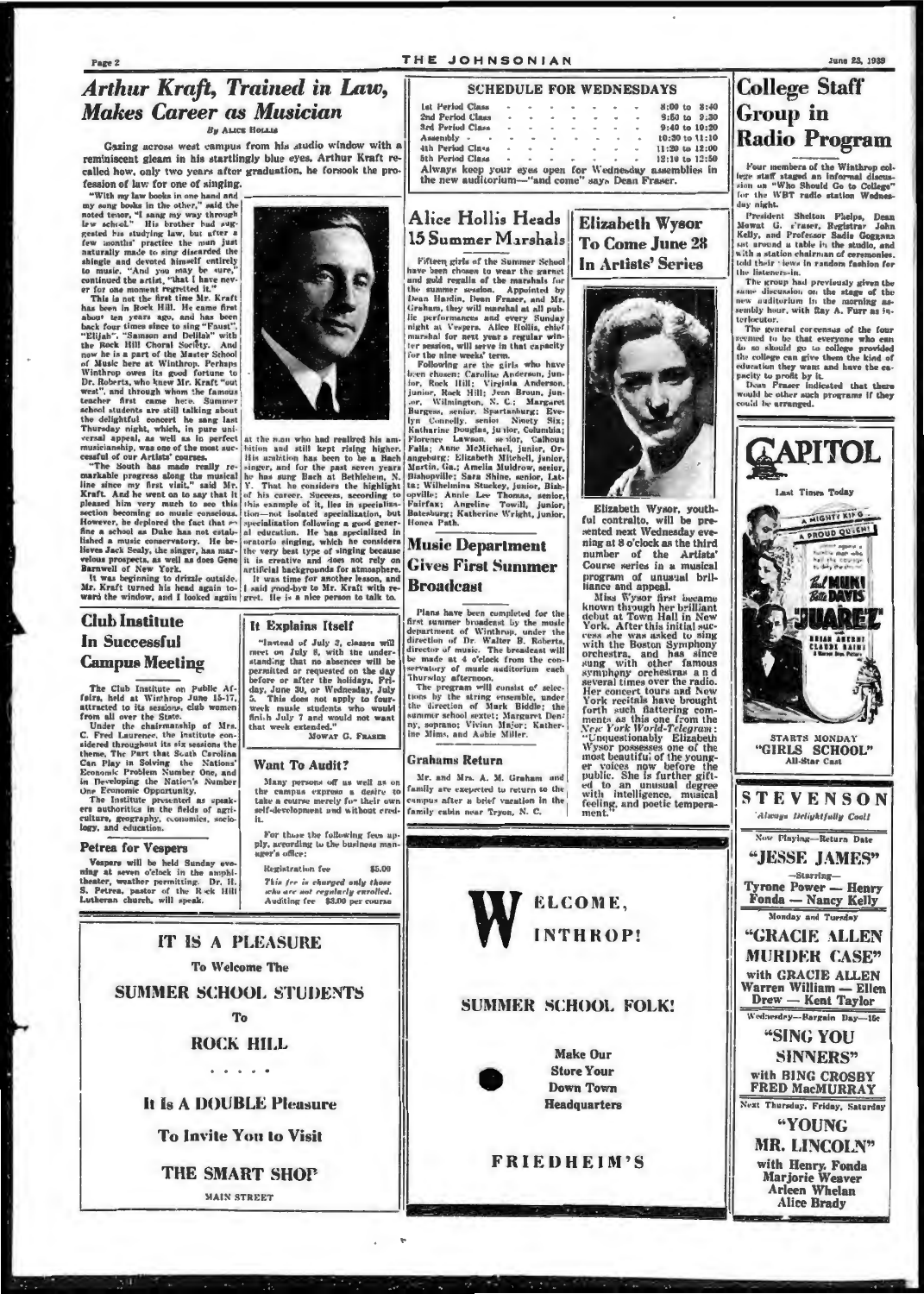### THE JOHNSONIAN

**Dean Hardin Name** 

Dean Kate Glenn Hardin has

been appointed to represent

of the American Association of

The committee on which Dean<br>Hardin will work will try to co-

ordinate all the committees for<br>deans of women in the Southeast

with the purposes of the national

**Neely Motor Company** 

72 Oakland Avenue

Deans of Women.

**To Committee** Of National Group Pupils

Mrs. Emma Fox. 92. Active

**And Zestful: Still Teaching** 

"She is delightfor"-says everyone (At the age of eighty-nine, she fell, who meets Mrs. Exama Fox, 92-year-<br>
from her chair and broke her leg. It of the confederation of the United happened while she was waiting for a Daug

to bore her listeners talking about her- lucked, to her reactes. She asid that self-but they begred her to continue. She had never seen anything so beau-<br>She travels alone. An airline once itiful as those big, brave polic

**Biology Class on Trip** 

Dr. Stokes to Lecture **Six Plan to Get** Dr. Stokes to Lecture<br>  $\text{Dr. Stokes to Lecture}$ <br>  $\text{br. Ruth Stokes, head of the math-  
lautrate determine in the biology room  
and feature in the biology room  
may events of the centroid  
may remain at eight vddon. The estimation of theory of dynam-  
mic symmetry usually is associated  
with history, art, and anchileute and  
indodes biological phenomena.  
It is between should be of interest  
at, and nature study.$ **Library Science Cer**tificates This Summe

Mrs. Frances Lander Spain, head Mrs. Frances Lander Spain, neau of the library science department, and<br>nounces that the following six students plan to complete the work re-<br>quired for a library certificate at the<br>end of the summer session: Misses end of the summer seasion: Misser<br>Rebecca Braid, Ethel Dreher, Agnes<br>Corbett, Louise B. Williams, Mrs. A. Mack Reid and Mrs. Carolyn Porter

This certificate is issued by H. B. Dominick, director of hureau of certification sor the State Department of



Forty-two children ranging from first to seventh grades and ranging in age from five to twelve have onrolled in the Training School and are all set for six weeks of work.

Enrolls 42

Three teachers are directing the ork which includes two hours of classroom setivities and two hours of wimming.

swimming,<br>
Miss Elizabeth Salters, teacher in<br>
Parker school system, Greenville, has<br>
fourteen children working with paints<br>
crayons and tools. At the present<br>
their chief interest is awimming, says Miss Salters

mas causers.<br>The fourth and fifth grade group under Miss Ruth Sady is studying<br>conservation of wild flowers, and will<br>cake up conservation of anil and for-<br>ext later. They will make a map,<br>which will show the various flowe of the states.

The pupils in Miss Lila Togneri's room are making a date line, and<br>drawing pletures of flags of different<br>countries.

Classes in pennomahlp under Mrs.<br>J. Frank Brown are in full swing in Roum No. 6, hasement of Kinard hall.<br>Any student may evrall in these classes at no extra cost and with no<br>official college credit. They are held<br>officia  $3$  o'clock

Many persons, particularly teach-<br>ers who teach penmanship, find the instruction, they say, of great value

 $\begin{array}{c} NEED\ \color{red}TPPING\ \color{red}DONE?\\ \text{It is easy to be a good Type Dous, Bous},\\ \text{conRule }\ \text{V. NORGAN, 16} \ \text{theoansable}\\ \text{Noat. Work, Runsonable Rates}\\ \end{array}$ What To Do These **Hot Days?** Meet at the **VARSITY GRILL! Plenty of Parking Space And Curb Service WELCOME!** The **VARSITY GRILL DICKSON'S** Oakland Ave. Phone 801 **Service Station** Service on Tires and **Hatteries Recreation!!** Corner Oakland & Trade

## **Training School Penmanship Classes Get Under Way**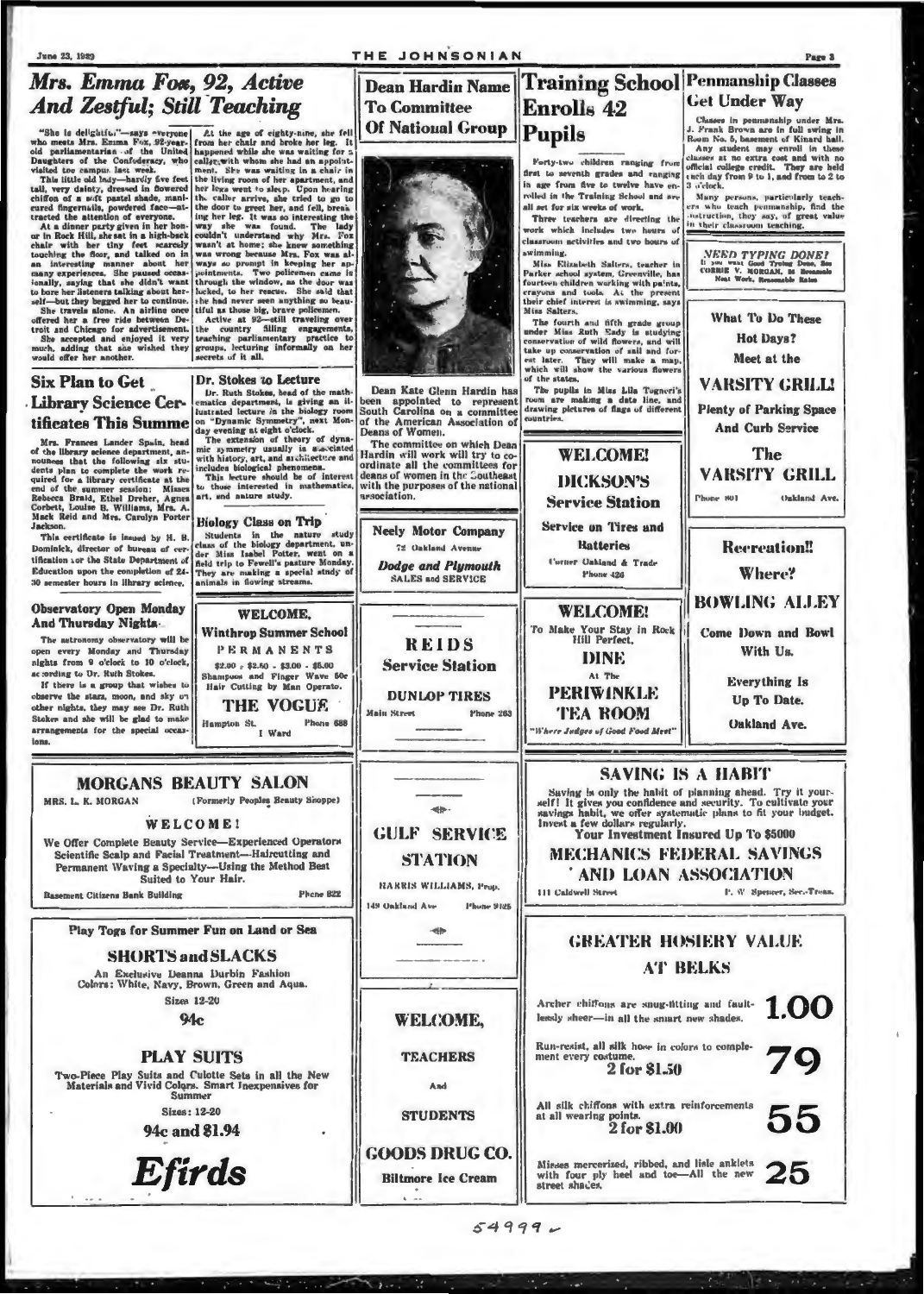

A column of editorials and other opinions. Campus comment is invited. Use the box marked<br>"The Johnsonian" in the post office lobby. Personally critical articles will not be used.

### It's Hot, But There's **Much Here for You**

It's hot-and this is supposed to be vacation. You are a little skeptical about partles and programs not necessary, and assemblies, and anything else that sounds like learning, you say.

Well, don't be. If you will stop racing around for a minute and look around you at the many advantages-you'll say. "I never knew there were so many wonderful things to do, so many places to go outside my three courses that I slave through daily."

Take time off and attend some of these meetings. You will continue going. Vespers is such a nice, quiet worship in the cool of the amphitheatre-Right on the campus we have such delightful Artists courses that you just can't miss without regretting-Over in the library there are such good books yearning to be read -Your pool is so fresh and inviting when you want to take a dip in the afternoon to refresh yourself, and your 'Y" Canteen awaits you when you are through-to round off an interesting. worthwhile day.

Sumn.er School is really one big educational house-party, but to really enjoy it, and get large values from it, you must take part in the activities.

### Be friendly, and

### Let's Get Acquainted

How important is making new friends to you? To most of us it's part of our happiness wherever we are. It's friendship that makes time slip rapidly by and into pleasant memories.

The way to make friends at Winthrop is to participate in all the events-re reational and social-for after all, their purpose is for our own enjoyment and to help us meet the many interesting people who are taking part in Winthrop summer school.

Visit the gym and fill your place in its reception. Keep your eyes and ears open for the many things that are happening here every day, and take a big part.

Be active. Be zestful. Be friendly. and let's get acquainted.

> Asking for An Adventure in **Cooperation**

More than 300 people are living in Breazeale and Roddey halls this summer.

In no sense can this be called a crowded condition. Many more than this number are housed in these same dormitorles in the winter time, but in a sense the same number in the summer are much ntore likely to disturb one another. Windows and doors are left open. There are no light bells, no proctors, and no night matrons to remind students.

The situation calls clearly for cooper ation. What can we do to help? Play the radios softly, so that others who may be studying or resting will not be disturbed. Talk to your friends in a tone that can not be heard outside the room. After all, it is only a few steps down the halls, so wouldn't it be better to walk to the rooms instead of yelling?

In the morning, when you feel very ambitious, get up quietly to take your bath. There are some who wish to sleep



Prophe-at least summer school people-are<br>aby and retiring. They are so shy and retiring that apparently nothing<br>lay that apparently nothing<br>thert of physical force can

induce them to alt anyw Shu and

Retiring near the stage in the new auditoriu Now the new auditorium is large. In fact,

Now the new auditorium is large. In fact, it is very large and the summer school studies dent both summer school student base. And the summer school student base both is isolated groups as near the basek as possible. So t

ation? When you become tired of studying and<br>meeting classes,  $g\omega$  to tie library. Here a<br>Good for the joyable-hour or two reading<br>Soul of You anything from Shakespeare<br>Soul of You anything from Shakespeare<br>to the latest

where one has time to "hear himself think" for a change.

the company and read something.<br>It will be good for your soul, for your mind,<br>It will be good for your soul, for your mind,<br>and deliciously relaxing to your body. Only<br>those who are careless about their develop-<br>ment would lating books and magaz

. When you are hot and tired, try drifting

**So When** you are not and tired, try drifting<br>down to the amphitheater for a nice and pass-<br>Winthrop Sights freeshing grass, the exact that  $Ad$  Sounds surging of the water<br>in the aky-blue pool,<br>the sound of a faint breeshe hall

All these and many more beautiful things will surround you while you dream of a nice<br>cool, peaceful vacation at the beach, or moun-

And then try grossing that lofty crest to the Annument try creating that turk the background and the Little Chapel. Here one may dream of the past and wonder what Winthrop was really

ast and wonder what Wishbrop was really<br>the in those days of the past.<br>Sometimes you'll like to sit out on front<br>ampus and just listen to the rippling and<br>plashing of the fountain. Close your eyes spl and you can almost see the ocean waves rolling  $\mathbf{in}_{\epsilon}$  or that benutiful stream trickling dow some mountain path.

Why not try letting Winthrop sights and<br>wunds take you whither they will?

the early part of the morning.

Living comfortably and undisturbed in any summer dormitory is an adventure in cooperation.

### In Defense of the Left Handers To The Johnsonian:

Judging from the appearance of many of the classrooms at Winthrop, it is a right-handclav-room. But all the chairs are right-arm<br>It generally the same in every institution.

Experience has shown us, however, that in the average class there are several left-handed<br>persons. Have you ever noticed how the "left-handed" writes? if he doesn't write on his lap, be must set in a cramped position and write<br>with his teft hand on the right arm of tne chair

We timidly propose that every closeroom over similarly propose that every cancerous or provided with chairs authority accumosolate those students. When fate based to use the opposite hand. If this little country could be aboven, note taking for the left-handed w

from the cramped position would be released rrom the cramped position would be reteated.<br>and the reading of some of that almost non-<br>legible handwriting appearing on written class<br>werk of the left-handed would be simplifed.<br>KATHEYN HODIAM

"Coats Off" Insists Student: Asks for "Other" Side

To The Jakasonien-

The keynote of Winthrop summer school<br>is and should be a feeling of enjoyable infor-<br>raality. Residence hall life, campus activities,<br>teacher-student relationships-all are enriched by this all-pervading spirit.

It is a shock and a nain, therefor, for any It is a shock and a pain, therefore, for any student to be faced day after day with hot, perspiring male professors, struggling and squirining throughout the day because of that bane of civilization and "culture"—a coat! O

ontless when they are verking. So do maintain the search of the search of the poster of the poster of the summer school facul likewise, if they want to.<br>It's unreasonable, it's undemocratic-in fact,

It's unreasonable, it's underscated---in fact,<br>it's just plain unfair for those uncomfortable<br>creatures to awest through long hours of work<br>while menhers of the more blessed sex enjoy<br>the molessed sex enjoy<br>Let's give the

cuate off!

Is there another side to this dear editor? Yours,<br>Cappy Covington

Looks at Books —and Things

THOSE OF YOU WHO READ THE y magazines that carry the inv thly o ing the come from the fifteenth to the twenty-fifth of . . <u>. .</u> munth.

each musth.<br>It is between those dates that the monthles<br>bearing the next month's dating arrive at the<br>library. It is within those dates that the<br>thoughtful ashority set, oblivious to every-<br>thing but the interesting opinio the new Harpers, Atlantic Monthly, Forum, new Dige *leaders' Digest, Scribners.*<br>A guide to the "cream of the crop" in the to.

magazines may be found on the library bul-<br>letin board where in pinned a list of "ten<br>most interesting magazine articles of the

**.** TURN YOUR RADIO LOW, PLACE that that frosty, tingling-cold glass of lemonade<br>near at hand, lounge in a comfortable state

ncar at hand, obtaine in a confortable state<br>of dress, and open the pages of Christopher<br>Morley's The Trojan Herrs.<br>Shades of Homer! Can this be the epic<br>Trojan war? Autos! Night clubs! Radios!<br>Newspapers! Greeks versus Tr tualities are

Imaginative, humorous, breezy, risque-this in Inde ed fine entertainment for a summer afternous!

**• FORTIFY YOURSELF NOW WITH** ice cream and dopes for a strong, stirring nov-<br>el uf life in modern Germany, "The Mortal<br>Starm" by Phyllis Bottome. Her family split Surm a preparation. Her raining spiritual states and a sometime in a concentration camp, her lower a communist minimization camp is not provided that benefit that the problems that benefit that benefit that benefit that b Rend it and remain unsti red-If you can.

## We Heard Them Say-

G. W. Collier, Superintendent of State In-<br>dustrial School for Boys: "The two greatest<br>curses of the South are oratory and fried vittles.

- Dr. Fraser: "I don't have many bright Ideas! Young Gentleman (name withheld): "When
- I'm dating Doris everything is lovely. Cappy Covington: "He's a college boy with
- ort-pants personality.'

Mrs. F. H. Strickler, campus visitor: "The college is fine, but the weather is hot." Dr. W. W. Rogera: "I'm piggish enough to

eat paraley. Iva B. to Hester C. B.: "I can't think! Hester you think!'

Henter C. B. to Iva B.: "A bathing suit and<br>a shady pool in all I can think of now!"

## The Johnsonian

Winthrop College Summer School Publication<br>Edited as a laboratory project by classes in<br>Edited as a laboratory project by classes in<br>journalism in the interest of a happier and<br>more successful ransmer school.<br>Distributed f

GAMPUSING with the staff....

Ah, summer is indeed the season to bring forth fresh flowers, green trees, blue akies-<br>and worms! And should you have a mishap with the last named creation, beed to<br>bord point of particular of creation, beed borders of cr

It costs me never a stab nor squirm

It costs me never a stan nor squrm<br>To tread by chance upon a worm.<br>"Aha, my little dear," I say,<br>"Your clan will pay me back one day,"<br>Said Dr. P. M. Wheeler in his grammar<br>class, "Hies X, won't you decline 'or:."<br>"I esta

tartled Miss.

started Zimm, the new-convers to the campus was<br>asked where she was eating in the dining hall.<br>Said the, "Oh, I was exting at Miss Jones".<br>Lables, but t.day a leg or something was brok-<br>en and I had to find a place elsewh

Bonere of the week:

A Winthrop graduate's attending and<br>relucation class a week before realisting<br>she had matriculated in the same course

ahe had natriculated in the same course<br>
'ten years ago . . .<br>
A well known Winthrop professor's eall-<br>
ing at the supply office for coca-colas, . . .<br>
A young blacks acking, "Does she go<br>
to Queen Cora's College!"

ove, O Love, O Careless Love" is ever a

"Love, O Love, O Caretas Love" users a fit over the polynomial of the polynomial of the polynomial polynomial polynomial polynomial control of the subset of the solution of the solution of the solution of the solution of t

- 
- She was a flirt.
- And for you, girls ....<br>Two-Volume Novel.

- The sun's gone dim, and<br>The moon's turned black; The moon's turned b<br>For I loved him, and<br>He didn't love back.
	-

-n Add excuses for tardiness . . .

Late date to furious fem: "I'm just as sorry as I can be, but you know how I love to sing opera and I just had to finis avr.<br>th:It?'

For OLD Marke-AND Young MEN!<br>Gather ye kitens while ye may;<br>Time brings only sorrow.<br>For the kittens of today

**DEAN HARDIN:** 

that darkness!'

For the kittens of tous,<br>Will be old cats tomotrow! Have you some favorite quote, some have you some favorite quote, some<br>beloved piece of verse that sticks in your<br>mind and heart for some reason or other-<br>profane or ascred? How does your<br>selection compare with these of some of<br>some of the other people on th

"Then welcome each rebuff"<br>Then welcome each rebuff<br>Each sting that bids nor sit nor stand

East manus team once met me team and but go.<br>Be our loys three parts pain!<br>Strive, and hold cheap the strain;<br>Learn, nor account the pang; dare, never<br>grudge the throu."<br>Roazar BROWNING, "Rabbi Ben Exra"

"If the lamp of justice goes out, how great

"And I am desolate and sick of an old

passion<br>Yez, bungry for the lips of my desire:<br>I have been faithful to thee, Cynara, in

"Non Sum Qualis Eram Honae Suub Regno

"Friendship is a strong and habitual in-<br>"Friendship is a strong and habitual in-<br>clination of two persons to pormote the good

Good-nature and good-sense must ever

To err is human, to forgive, divine."

**JAMES BRYCE** 

-ENNEST DOWN

-AUTHOR UNKNOWN

**-ALEXANDER POPE** "An Essay on Criticism"

Cynarae"

DR. HELEN G. MaeDONALD:

DR. P. M. WHEELER:

my own fashion.

JEDDIE PARKER.

**BERNICE BIGBY:** 

Join: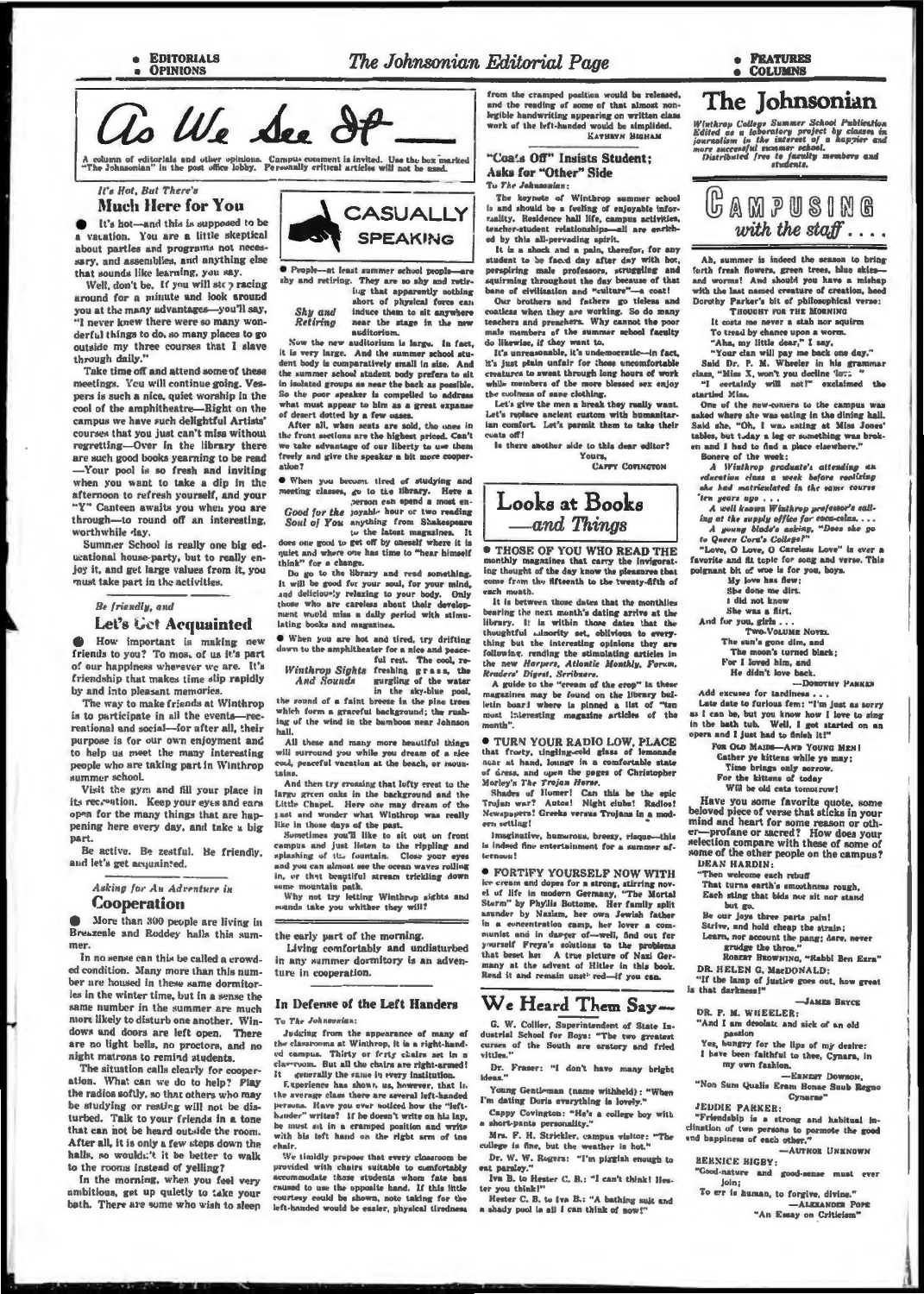| Around us and About us                                                                                                                                                                                                                                                                                                                                                                                                                                                               |                                                                                                                                                                                                                                                                                                                                                                                                                                                                                                                                                                      | Mrs.Spain Awarded<br><b>Fellowship for</b>                                                                                                                                        | <b>Reception At President's Home</b>                                                                                                                                                                                                                                                                                                                                                                                                                                                                                                                                                                                                                                                                                                                                                                                                                                                                                                                                                                                                                                                                                                                                                                                                                                                                                                                                                                                                                                                                                                   |
|--------------------------------------------------------------------------------------------------------------------------------------------------------------------------------------------------------------------------------------------------------------------------------------------------------------------------------------------------------------------------------------------------------------------------------------------------------------------------------------|----------------------------------------------------------------------------------------------------------------------------------------------------------------------------------------------------------------------------------------------------------------------------------------------------------------------------------------------------------------------------------------------------------------------------------------------------------------------------------------------------------------------------------------------------------------------|-----------------------------------------------------------------------------------------------------------------------------------------------------------------------------------|----------------------------------------------------------------------------------------------------------------------------------------------------------------------------------------------------------------------------------------------------------------------------------------------------------------------------------------------------------------------------------------------------------------------------------------------------------------------------------------------------------------------------------------------------------------------------------------------------------------------------------------------------------------------------------------------------------------------------------------------------------------------------------------------------------------------------------------------------------------------------------------------------------------------------------------------------------------------------------------------------------------------------------------------------------------------------------------------------------------------------------------------------------------------------------------------------------------------------------------------------------------------------------------------------------------------------------------------------------------------------------------------------------------------------------------------------------------------------------------------------------------------------------------|
| Margaret Hardin spent last week-1<br>end in Chester and Myrtle Beach, Junuluska.<br>S. C.                                                                                                                                                                                                                                                                                                                                                                                            | Dick White visited friends at Lake                                                                                                                                                                                                                                                                                                                                                                                                                                                                                                                                   | <b>Study at Chicago</b>                                                                                                                                                           | <b>Highlights Early Social Events</b>                                                                                                                                                                                                                                                                                                                                                                                                                                                                                                                                                                                                                                                                                                                                                                                                                                                                                                                                                                                                                                                                                                                                                                                                                                                                                                                                                                                                                                                                                                  |
| Frances Roberson and Nell Hamil-<br>ton spent 'ast weekend in Easley, S.<br>$\mathbb{C}$<br>Doris McFadden enjoyed last week-<br>end at home in Great Falls, S. C.<br>Miss Julia Lang spent last week;<br>end in Clinton visiting her sister,<br>Mrs. R. L. Watson.<br>Miss Dora Harrington spent last<br>weekend with her mother in Darling-<br>Dr. Francis, Dr. Magginia and<br>Mine Goys ne sere in Columbia<br>last Friday attending un annual<br>education conference of auper- | Miss Sara Anderson Joined her<br>mather and sister in Monroe, N. C.<br>Miss Lucy Ana Aittino spent the<br>weeken! in Sumter.<br>Miss Jo White spent the weekend<br>in Charlotte.<br>Mrs. Walker, who will be remember<br>ed in Rock Hill city rehools as Miss<br>Nina Outes, is here studying pinno un-<br>der Dr. Hughes. Mrs. Walker is the<br>mather of Elizabeth Walker, former<br>Winthrop student, and Margaret<br>Walker, rising renior.<br>On the campus last week for only a<br>visit was Miss Mary Calvert, a m.m.<br>ber of the sociology department. She |                                                                                                                                                                                   | On Monday evening a delightful secretary, and Miss Julia Thomas, di-<br>reception was given by Dr. and Mrs. rector of physical education activities<br>Shelton Phelps, Dean Fraser, and on the campus, invited guests into the<br>Dean Hardin honoring the summer garden. Punch was served by Miss<br>school faculty and students.<br>Rita Huggins, assisted by Miss Julia<br>In the receiving line were Dr. Long and Miss Elizabeth Anderson.<br>Phelps and Mrs. Phelps, Dr. Kinard, Dr. and Mrs. Roberts, with other fac-<br>Dean Fraser, Dean Hardin, Mrs. D. ulty members entertained in the gar-<br>B. Johnson, and Miss Mildred Phelps. den.<br>Receiving on the parch were Mr. and<br>Garden flowers were used the re-<br>Mrs. John Kelly and Mr. and Mrs.<br>ception rooms. A centerpiect of shas-<br>Magginis. Mrs. Spain inv ted guests<br>In daisies and white carnations in a<br>into the living room. Miss Sara Crag-<br>silver bowl decorated the dining room<br>wall invited guests into the dining<br>able, white gladiolas were used on<br>roum. Presiding at the punch bowl<br>the sideboard.<br>.n the dining room was Mrs. W. D.<br>Mark Biddle and a string easemble<br>R ce, assisted by Misses Lila Togneri,<br>furnished music during the evening.<br>Ruth Endy, Eisabeth Salters, and<br>Playing were Catherine 'lughs, Eve-<br>Mrs. Ray A Forr. Mrs. Surn Mr-<br>lyn Melntosh, Mabel Wilson, with Vi-<br>Bryde directed the making of the re-<br>freshments. Miss Helen Bryant, Y   vian Major at the plano, |
| intendents and principals of<br>South Carolina schools. The<br>theme of the meeting was "Edu                                                                                                                                                                                                                                                                                                                                                                                         | attended the conference conducted by<br>Mrs. Emma Fox.                                                                                                                                                                                                                                                                                                                                                                                                                                                                                                               |                                                                                                                                                                                   | <b>Masters Recitals</b>                                                                                                                                                                                                                                                                                                                                                                                                                                                                                                                                                                                                                                                                                                                                                                                                                                                                                                                                                                                                                                                                                                                                                                                                                                                                                                                                                                                                                                                                                                                |
| cation Under the Miscrope".<br>Miss Goggune led a panel dis-<br>cussion, Dr. France and Dr. Rog-<br>ern participated in other round-<br>tables.                                                                                                                                                                                                                                                                                                                                      | Mrs. Kate Hardin has as her guests,<br>her mother, Mrs. J. L. Glenn, of Ches-<br>ter, and her daughter, Katie. Katie<br>will teach at Alken next year.                                                                                                                                                                                                                                                                                                                                                                                                               | Mrs. Frances Lunder Spain.<br>head of the department of li-                                                                                                                       | <b>Begin Friday;</b><br><b>Stuckey to Assist</b>                                                                                                                                                                                                                                                                                                                                                                                                                                                                                                                                                                                                                                                                                                                                                                                                                                                                                                                                                                                                                                                                                                                                                                                                                                                                                                                                                                                                                                                                                       |
| Allas Doris McFadden spent last<br>weekend at her home in Great Fails.<br>Miss Angeline Towill goes to her<br>home in Batesburg this weekend.<br>Misses Aggie Rigby and Doris Mc-                                                                                                                                                                                                                                                                                                    | Dr. and Mrs. Kinard are leaving<br>his weekend for their summer home<br>n the mountains to stay for the re-<br>mainder of the summer.<br>C. C. Steed, instructor in com-<br>merce, returned last week from<br>a baniness trip to New York.                                                                                                                                                                                                                                                                                                                           | brary science, has been awarded<br>a fellowship for a year's grad-<br>uate study at the University of<br>Chicago.<br>The fellowship, awarded by<br>the General Education Board of | F.W. Woolworth<br>The first of a new series of recitals<br>by the Master Music School of Win-<br>Company<br>throp will be presented Friday night,<br>June 30, in the auditorium of the<br>music conservatory.<br>The second of this series will be<br>presented Wednesday night, July 5.                                                                                                                                                                                                                                                                                                                                                                                                                                                                                                                                                                                                                                                                                                                                                                                                                                                                                                                                                                                                                                                                                                                                                                                                                                               |
| Fadden go to Great Falls for the<br>weekend and from there to Pawley's<br><b>Island</b> to attend a Witchrop house<br>party.<br>Mrs. Vezely Spirrs spent the past                                                                                                                                                                                                                                                                                                                    | While in New York he visited<br>the World's i' ir, modern offices,<br>and several departments of com-<br>merce. Mr. Steed naw the Royal<br>Parade in Washington. Said Mr.<br>Steed of the wing and queen,                                                                                                                                                                                                                                                                                                                                                            | New York City, will be used for<br>Mrs. Spain, who will, with her<br>family, take up residence in Chi-<br>"xo in September.                                                       | New 10rk City, will be used for Winston Stuckey, eleven-year-old advanced study in her field, says violinist of Bishopville, will assist in<br>the « programs.                                                                                                                                                                                                                                                                                                                                                                                                                                                                                                                                                                                                                                                                                                                                                                                                                                                                                                                                                                                                                                                                                                                                                                                                                                                                                                                                                                         |
| weekend at her home in Moncks Cor-<br>ner.<br>Misses Elizabeth and Emma Gass-<br>away spent the weekend at their<br>home in Honea Path.                                                                                                                                                                                                                                                                                                                                              | "They were gracions and looked<br>just like American people."<br>Winthrop is always glad to see its<br>former students. On the campus this<br>summer are Sue Dorroh from Laur-                                                                                                                                                                                                                                                                                                                                                                                       | 1: 1900 less than two percent of the<br>cullege age went to college. In 1938,<br>15 percent went to college.                                                                      | <b>WELCOME, Summer School Students!</b><br><b>HAYES GULF STATION</b><br>DELIVERY SERVICE<br><b>Corner Black and Saluda</b><br><b>Phone 9123</b>                                                                                                                                                                                                                                                                                                                                                                                                                                                                                                                                                                                                                                                                                                                                                                                                                                                                                                                                                                                                                                                                                                                                                                                                                                                                                                                                                                                        |
| home.                                                                                                                                                                                                                                                                                                                                                                                                                                                                                | ens, who at one time was President<br>Miss Frances Eubanks of Pineville, of Student Government at Winthrop<br>N. C. spent the weekend at her college; Evelyn Baker from Lauren-<br>burg, N. C., who was Class Testator<br>of her class; and Sue Hough, a grad-                                                                                                                                                                                                                                                                                                       | <b>IT'S A PLEASURE</b><br><b>To Have Summer</b>                                                                                                                                   |                                                                                                                                                                                                                                                                                                                                                                                                                                                                                                                                                                                                                                                                                                                                                                                                                                                                                                                                                                                                                                                                                                                                                                                                                                                                                                                                                                                                                                                                                                                                        |
| Miss Bobbie Martin left campus for<br>a weekend with her family in Hender-<br>sonville, N. C.<br>Dr. Stokes and Miss Mary Calvert<br>will be visitors next weekend at Duke                                                                                                                                                                                                                                                                                                           | unte of recent years.<br>There was a reception in Johnson<br>hall in honor of the Veterans of the<br>Spanish American war who are hav-<br>ing a rounion here this week. The                                                                                                                                                                                                                                                                                                                                                                                          | <b>School Students Here</b><br>MAY WE SERVE<br>YOU OFTEN                                                                                                                          |                                                                                                                                                                                                                                                                                                                                                                                                                                                                                                                                                                                                                                                                                                                                                                                                                                                                                                                                                                                                                                                                                                                                                                                                                                                                                                                                                                                                                                                                                                                                        |
| university.<br>Dr. Walter B. Roberts and Arthur<br>Kraft visited Charlotte Wednesday<br>night to witness a demonstration of<br>the latest model Novachord manufac-                                                                                                                                                                                                                                                                                                                   | summer marshals served punch.<br>Mildred Copeland will spend this<br>weekend in Kershaw, S. C.<br>Mrs. Muldrow Windham will spend                                                                                                                                                                                                                                                                                                                                                                                                                                    | Thackston St-idio                                                                                                                                                                 |                                                                                                                                                                                                                                                                                                                                                                                                                                                                                                                                                                                                                                                                                                                                                                                                                                                                                                                                                                                                                                                                                                                                                                                                                                                                                                                                                                                                                                                                                                                                        |
| tured by the Hammon Organ Co.<br>All instructional classes in the mu-                                                                                                                                                                                                                                                                                                                                                                                                                | this weekend at her home in Green-<br>ville.                                                                                                                                                                                                                                                                                                                                                                                                                                                                                                                         | <b>For Good Things</b>                                                                                                                                                            |                                                                                                                                                                                                                                                                                                                                                                                                                                                                                                                                                                                                                                                                                                                                                                                                                                                                                                                                                                                                                                                                                                                                                                                                                                                                                                                                                                                                                                                                                                                                        |
| sic department have been filled, it was<br>learned today. Sixty-eight have reg-<br>istered for private instruction, the<br>largest number in recent years.                                                                                                                                                                                                                                                                                                                           | Mrs. H. A. Douglas plans to spend<br>Friday at Winthrop with her sister.<br>Mins Ida J. Dacus, and her daugh-<br>ter, "Tut" Douglas,                                                                                                                                                                                                                                                                                                                                                                                                                                 | To Eat<br><b>BIGHAM.</b>                                                                                                                                                          | <b>USE PUROL-PEP</b><br><b>GASOLINE</b> and                                                                                                                                                                                                                                                                                                                                                                                                                                                                                                                                                                                                                                                                                                                                                                                                                                                                                                                                                                                                                                                                                                                                                                                                                                                                                                                                                                                                                                                                                            |
| "Tut" Douglas, Nell Hamilton, Wil-<br>York Frida night.                                                                                                                                                                                                                                                                                                                                                                                                                              | "Goochie" Parrott, Betty Wilson,<br>beimina Stuckey, Margaret Goudy, and Amelia Muldrow will spand next<br>and Angeline Towill are to be over- weekend in their homes in Bishopville.<br>night guests of Aunt Clarkson in Joan Finklea plans to spend this<br>weekend in Hyman, S. C.                                                                                                                                                                                                                                                                                | Incorporated<br><b>WE DELIVER</b>                                                                                                                                                 | <b>FIRESTONE TIRES</b>                                                                                                                                                                                                                                                                                                                                                                                                                                                                                                                                                                                                                                                                                                                                                                                                                                                                                                                                                                                                                                                                                                                                                                                                                                                                                                                                                                                                                                                                                                                 |
|                                                                                                                                                                                                                                                                                                                                                                                                                                                                                      | <b>Bryant Urges Use of Y Facilities</b>                                                                                                                                                                                                                                                                                                                                                                                                                                                                                                                              | Phone 708 and 709                                                                                                                                                                 | <b>MARSHALL OIL COMPANY</b>                                                                                                                                                                                                                                                                                                                                                                                                                                                                                                                                                                                                                                                                                                                                                                                                                                                                                                                                                                                                                                                                                                                                                                                                                                                                                                                                                                                                                                                                                                            |
|                                                                                                                                                                                                                                                                                                                                                                                                                                                                                      | <b>For Enrichment of Campus Life</b>                                                                                                                                                                                                                                                                                                                                                                                                                                                                                                                                 | <b>COME TO</b>                                                                                                                                                                    |                                                                                                                                                                                                                                                                                                                                                                                                                                                                                                                                                                                                                                                                                                                                                                                                                                                                                                                                                                                                                                                                                                                                                                                                                                                                                                                                                                                                                                                                                                                                        |
| session, announces Helen Jryant, Y.<br>W.C.A. secretary.                                                                                                                                                                                                                                                                                                                                                                                                                             | To "Stimulate, Enrich, Uplift" is mind and spirit will be Senday sight<br>the purpose of the Y for the summer vespers, featuring addresses by well-<br>Y Culendar Each Week                                                                                                                                                                                                                                                                                                                                                                                          | <b>SEE US</b>                                                                                                                                                                     | <b>WELCOME.</b> Students and Teachers!<br>"IT PAYS TO PLAY"                                                                                                                                                                                                                                                                                                                                                                                                                                                                                                                                                                                                                                                                                                                                                                                                                                                                                                                                                                                                                                                                                                                                                                                                                                                                                                                                                                                                                                                                            |
| Dining hall fun, community sings,<br>open house at the gym, daily dips in<br>the pool, jaunts to places of interest<br>-all of these are designed to stimu-<br>late good feeling and fun in the stu-<br>dent body.<br>Enrichment of mental life is fost-                                                                                                                                                                                                                             | Sunday, 7:00-Vespers am-<br>phitheater.<br>Tuesday, 6:30-Community<br>sing.<br>Wednesday, 10:30-Assembly                                                                                                                                                                                                                                                                                                                                                                                                                                                             | SIMPLEX<br>GROCERY                                                                                                                                                                |                                                                                                                                                                                                                                                                                                                                                                                                                                                                                                                                                                                                                                                                                                                                                                                                                                                                                                                                                                                                                                                                                                                                                                                                                                                                                                                                                                                                                                                                                                                                        |
| ered through well-planned assembly<br>programs, Wednesday night discus-                                                                                                                                                                                                                                                                                                                                                                                                              | new auditorium.<br>Wednesday, 6:30-Vespers.                                                                                                                                                                                                                                                                                                                                                                                                                                                                                                                          |                                                                                                                                                                                   | So If Its Sporting Goods—We Offer Them at                                                                                                                                                                                                                                                                                                                                                                                                                                                                                                                                                                                                                                                                                                                                                                                                                                                                                                                                                                                                                                                                                                                                                                                                                                                                                                                                                                                                                                                                                              |
| sion groups, and instructive holshy in-<br>terest clubs. There are personal acry-<br>ices in the provision for announce- college number department.                                                                                                                                                                                                                                                                                                                                  | knows ministers and music by the                                                                                                                                                                                                                                                                                                                                                                                                                                                                                                                                     |                                                                                                                                                                                   | Wholesaie Prices to Students.                                                                                                                                                                                                                                                                                                                                                                                                                                                                                                                                                                                                                                                                                                                                                                                                                                                                                                                                                                                                                                                                                                                                                                                                                                                                                                                                                                                                                                                                                                          |
| ments in the dining hall, and the lost<br>Johnson hall office.<br>The focal point of the uplifting of ity applied."                                                                                                                                                                                                                                                                                                                                                                  | "The aim of the Y this summer,"<br>and found department, conducted at said Dr. Mowat G. Fraser, in consid-<br>ering all these services, "is Christian-                                                                                                                                                                                                                                                                                                                                                                                                               | <b>BASS</b>                                                                                                                                                                       | ROCK HILL HARDWARE CO.<br><b>QUALITY</b><br><b>PHONE 612</b>                                                                                                                                                                                                                                                                                                                                                                                                                                                                                                                                                                                                                                                                                                                                                                                                                                                                                                                                                                                                                                                                                                                                                                                                                                                                                                                                                                                                                                                                           |
| Refresh Yourself in<br>Cool Comfort at                                                                                                                                                                                                                                                                                                                                                                                                                                               | <b>SEE US FOR GOOD</b><br><b>MEATS</b><br><b>SANITARY MARKET</b>                                                                                                                                                                                                                                                                                                                                                                                                                                                                                                     | <b>Furniture Co.</b>                                                                                                                                                              |                                                                                                                                                                                                                                                                                                                                                                                                                                                                                                                                                                                                                                                                                                                                                                                                                                                                                                                                                                                                                                                                                                                                                                                                                                                                                                                                                                                                                                                                                                                                        |